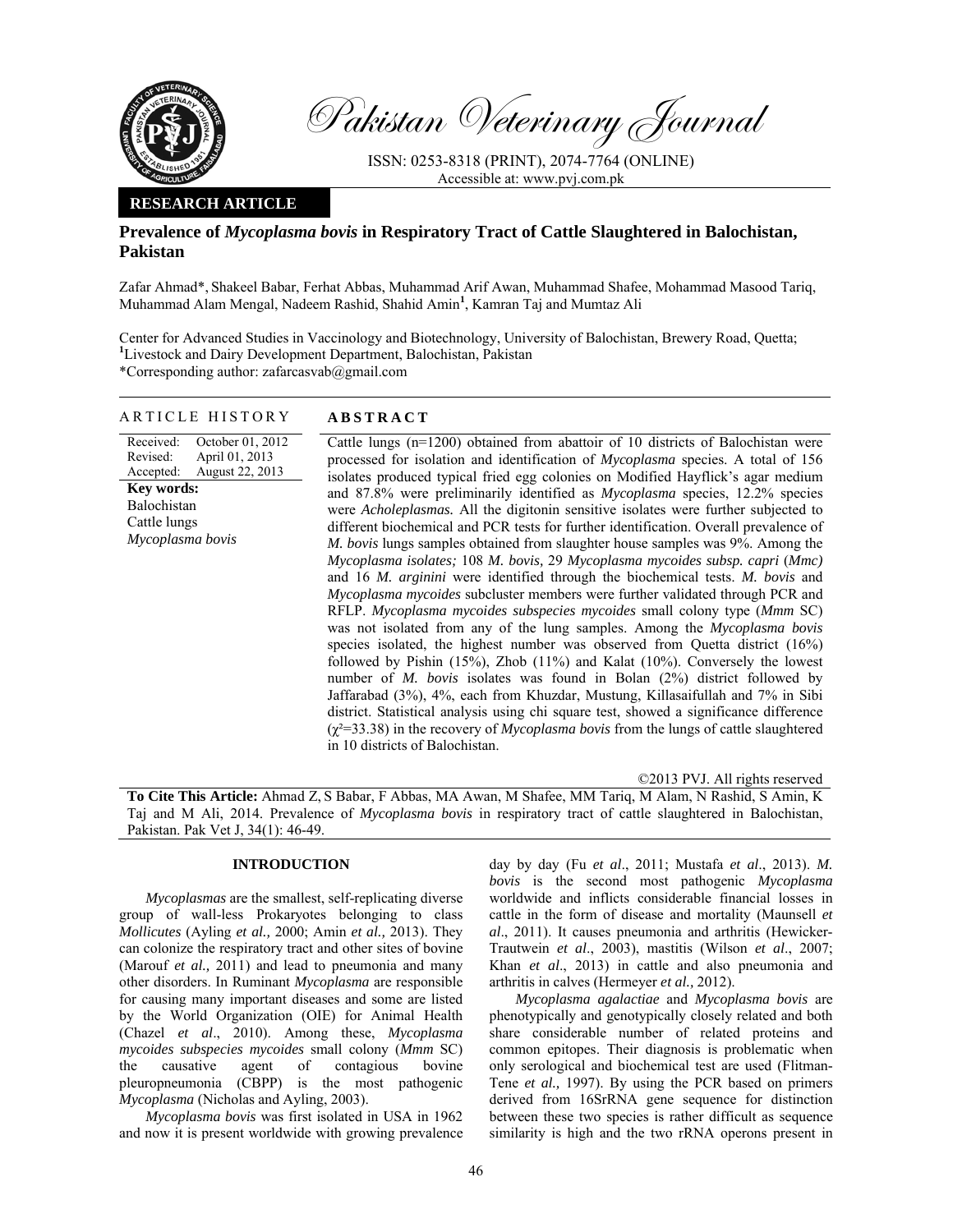each species possess several polymorphic sites. Recently PCR based on the *uvrC* (A gene for deoxyribopyrimidine photolyase) were used to differentiate *M. bovis* and *M agalactiae* with two separate PCR systems (Subramaniam *et al*., 1998) and were found more sensitive and specific.

*Mycoplasma mycoides subspecies capri* is generally considered pathogenic in small ruminants (Singh *et al*., 2004) but its pathogenicity in cattle is a question mark (Cottew, 1979). This organism has been reported from cattle (Pitches and Nicholas, 2005; Chazel *et al.,* 2010). Recently *Mmc* has also been identified by PCR and RFLP from goats in Balochistan, Pakistan (Awan *et al*., 2012). The aim of this study was to investigate prevailing *Mycoplasma especially Mmm* SC and *M. bovis* in cattle lungs through PCR and RFLP. This study is reported for the very first time in Balochistan, Pakistan.

## **MATERIALS AND METHODS**

**Study area and sample size:** A Total of 1200 cattle lungs samples without considering age, sex, breed and origin of animal were collected from abattoirs of 10 districts of Balochistan in sterile plastic bags and were transported in cold chain to Center for Advance Studies in Vaccinology and Biotechnology (CASVAB), UoB, Quetta.

*Mycoplasma* **isolation and biochemical tests:** For the isolation of *Mycoplasma* the method described by Allen *et al*. (1991) was followed. Briefly a piece (one gram) of lung was triturated in 5ml of Modified Hayflick's broth medium (Rosendal, 1994). After one day incubation at 37° C, 1ml of this inoculated culture was shifted in another test tube containing 9 ml of above *Mycoplasma* broth for making three 10 fold serial dilutions (from  $10^{-1}$  to  $10^{-3}$ ) and 0.2 ml from each dilution was inoculated in Modified Hayflick's agar plate. All the inoculated broth tubes and agar plates were incubated at  $37^{\circ}$ C in  $5\%$  CO<sub>2</sub> for 7 to 10 days and monitored daily for color change and appearance of fried egg colonies. The recovered *Mycoplasmas* were triple cloned for obtaining pure growth and all the purified isolates were lyophilized and stored at – 80° C for further use.

Series of biochemical tests; including digitonin sensitivity test, glucose fermentation, arginine decarboxylation, phosphatase activity, casein digestion and reduction of 2,3,5,triphenyltetrazolium hydrochloride were performed for the preliminarily identification of *Mycoplasma* species (Poveda, 1998).

**DNA extraction and PCR:** The DNA was extracted from each of the isolated *Mycoplasma* by using PUREGENE genomic DNA extraction kit (Gentra System, USA). The purified genomic DNA samples were stored in micro tubes (1.5 ml) at -20° C until used in specific PCR for the *Mycoplasma* species.

*Mycoplasma mycoides* sub cluster (*MmmSC* and *Mmc*) members were identified following the method described by Bashiruddin *et al*. (1994). Primer pair MM450-F (5'-GTA TTT TCC TTT CTA ATT TG-3') and MM451 -R (5'-AAA TCA AAT TAA TAA GTT TG-3') synthesized from Gene-Link USA.

*M. bovis uvrC sequence* (A gene for deoxyribopyrimidine photolyase) was amplified using primer (synthesized from Gene-Link USA) pair MBOUVRC2-L (5'-TTACGCAAGAGAATGCTTCA-3') and MBOUVRC2-R (5'-TAGGAAAGCACCC TATTGT A-3') by following the method as described previously (Subramanium *et al*., 1998).

**Restriction Fragment Length Polymorphism (RFLP):** The method used by Bashiruddin *et al.* (1994) was used for conducting RFLP. The entire sub-cluster PCR positive samples were subjected to RFLP.

**Data analysis:** Chi-square  $(\chi^2)$  value was calculated by using the Graph pad prism software.

#### **RESULTS AND DISCUSSION**

From 1200 infected cattle lungs, 156 (13.8%) isolates produced typical fried egg colonies on modified Hayflick's agar medium. On the basis of biochemical tests, a total of 12.1% *Acholeplasma,* 62.7% *M. bovis,* 16.8% *Mmc* and 9.3% *M. arginini* was identified (Table 1). By PCR, 29 isolates were found positive for *Mycoplasma mycoides* cluster and subcluster PCR (Fig. 1) and were identified as *Mmc* when the PCR product (amplicon) of *Mycoplasma mycoides* sub cluster members was digested with *Vsp1*during RFLP. It yielded three band (230bps, 178bps, and 153bps) and *MmmSC* was not identified from any sample as its two characteristic bands of 379bps and 178bps (Fig. 2) could not observed.

**Table 1:** Results of comparative identification of *Mycoplasma* species through Biochemical test, and confirmation through polymerase chain reaction and restriction fragment length polymorphism.

| <b>District</b>                   | M. bovis         | Mmc       | M. arginini | Acholeplasma |
|-----------------------------------|------------------|-----------|-------------|--------------|
| Digitonin sensitivity test        | Sen <sup>*</sup> | Sen       | Sen         | Resistant    |
| Serum dependence                  | Yes              | Yes       | Yes         | No           |
| Arginin decarboxylation           |                  |           | ÷           | NP           |
| Glucose fermentation              |                  | +         |             | <b>NP</b>    |
| Phosphatase production            | ÷                |           |             | NP           |
| TZ <sup>2</sup> reduction aerobic | +                | $\ddot{}$ |             | NP           |
| Anaerobic                         | +                | $\ddot{}$ | ÷           |              |
| Casein digestion                  |                  | +         |             | NP           |
| Identified Through PCR            | Yes              | Yes       | No          | No           |
| <b>RFLP</b>                       | No               | Yes       | No          | No           |
| Total <sup>®</sup>                | 108              | 29        | 16          | 19           |

\*= Number of isolates; \*\*= Sensitive; 1= *Mycoplasma mycoides subspecie capri (Mmc);* 2= Tetrazolium; RFLP= Restriction Fragment Length Polymorphism; NP= Not performed

A total of 108 isolates were identified as *M. bovis*  (Fig. 3). The highest number of *M. bovis* isolates (16%) was obtained from Quetta district followed by Pishin (15%), Zhob (11%) and Kalat (10%). The lowest number of *M. bovis* isolates from Bolon (2%) followed by Jaffarabad (3%), (4%) each from Khuzdar, Mustang, Killasaifullah and Sibi (7%). Statically, significance difference in recovery of *Mycoplasma bovis* in lungs of cattle slaughtered in 10 districts of Balochistan ( $\chi^2$ =33.38; P=0.0001) was observed. This is in agreement with others who also isolated *M. bovis* with variable % age (Burnens *et al*., 1999; Brice *et al*., (2000); Le Grand *et al*,, 2001) from cattle lungs.

In the present study, *Mycoplasma mycoides subsp. mycoides* small colony (SC) the causative agent of CBPP was not detected from any of the lungs. Presence of *Mmc is* interesting as there are several reports about the cross transmission of *Mycoplasma* between small and large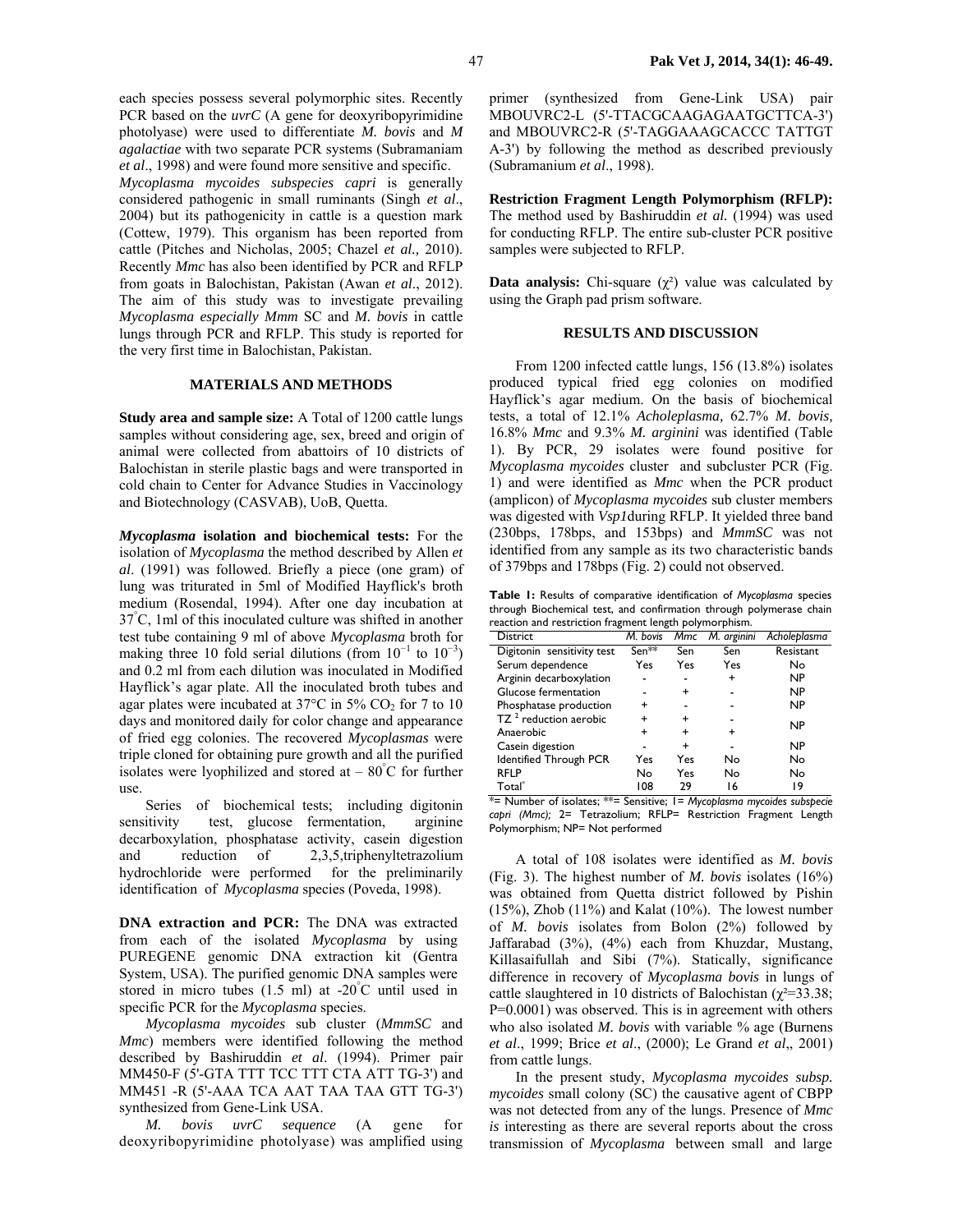

**Plate 1:** Fried egg colonies of *Mycoplasma bovis* on modified Hayflick's agar medium isolated from cattle lungs (35x)



Plate 2: Gel electrophoresis of the PCR product showing amplification of 1626bp fragments of *M. bovis*. Lane 1: molecular marker (3000bp DNA ladder) (Vivantis) Lane 2, 4, 5, 6, 7 and 8 negative sample for *M. bovis*. Lane 3: positive *M. bovis* isolate. Lane9: negative control. Lane 10: *M. bovis* positive control



**Plate 3:** Gel electrophoresis of the PCR product showing amplification of 574bp fragment of *Mycoplasma mycoides sub cluster* members. Lane 1: Molecular marker (1500 bp DNA ladder) (Vivantis) Lane: 2, 4, 6 and 7 are negative samples. Lane: 3, 5, 8 are positive samples for *Mycoplasma mycoides sub cluster* members. Lane 9: Negative control Lane 10: Positive control (Mmc PG 3 strain)

ruminants (Taylor *et al.,* 1992) and recently the strict host-specificity of several *Mycoplasmas*, has been increasingly questioned and notably cattle were found hosting *Mmc* and *M. agalactiae* (Chazel *et al*., 2010). Comparatively high isolation rate of *Mycoplasma bovis* as



**Plate 4:** RFLP performed on *Mycoplasma mycoides sub cluster* (574bp) PCR product. Lane 1: Molecular marker (3000bp). Lane: 2 negative control. Lane 3: positive control of (*Mmc* PG 3 strain). Lane 4, 5, 6, 7, 8, 9 and 10 are positive samples of *Mmc* (yielding 3 bands with sizes of 230, 178 and 153bps specific for Mmc).

compared to other *Mycoplasma spp* is another indicator of an important bovine respiratory pathogen as already been documented (Caswell and Archambault, 2007) whereas, *M. bovis* is being reported first time in Balochistan.

**Acknowledgment:** The authors are thankful to the administration and staff of Center for Advance Studies in Vaccinology and Biotechnology (CASVAB), University of Balochistan for their financial support. Special thanks are due to the Abdul Ghani and Muhammad Javaid Laboratory Assistant of CASVAB, UoB, Quetta for technical help.

#### **REFERENCES**

- Allen JW, L Viel, KG Bateman, S Rosendal, PE Shewen and P Physick-Sheard, 1991. The microbial flora of the respiratory tract in feedlot calves: associations between nasopharyngeal and bronchoalveolar lavage cultures. Can J Vet Res, 55: 341-346.
- Amin S, SU Rahman, I Hussain and G Muhammad, 2013. Seroprevalence of *Mycoplasma ovipneumoniae* among sheep from different districts of Baluchistan, Pakistan. Int J Agric Biol, 15: 1043-1046.
- Anonymous, 2008-09. Government of Pakistan (GOP). Economic Survey of Pakistan Ministry of Finance Islamabad, Pakistan.
- Ayling RD, SE Baker, RAJ Nicholas, ML Peek and AJ Simon, 2000. Comparison of in vitro activity of danofloxacin, florfenicol, oxytetracycline, spectinomycin and tilmicosin against *Mycoplasma mycoides subsp. mycoides* small colony type. Vet Rec, 146: 243-246.
- Awan MA, F Abbas, M Yasinzai, MM Tariq, MM Bajwa, MA Attique, Z Ahmad, N Rashid, M Rafiq and M Shafee, 2012*.* Prevalence of *Mycoplasma* species by Polymerase Chain Reaction (PCR) directly from the Nasal Swab Samples of Goats. Pak J life Soc Sci, 10: 5-12.
- Bashiruddin JB, TK Taylor and AR Gould, 1994. A PCR based test for the specific identification of *Mycoplasma mycoides subspecies mycoides* SC. J Vet Diag Invest, 6: 428-434.
- Brice N, D Finlay, DG Bryson, J Henderson, W McConnell and HJ Ball, 2000. Isolation of *Mycoplasma bovis* from cattle in Northern Ireland 1993-1998. Vet Rec, 146: 643-644.
- Burnens AP, P Bonnemain, U Bruderer, L Schalch, L Audige, D Le Grand, F Poumarat and J Nicolet, 1999. The seroprevalence of *Mycoplasma bovis* in lactating cows in Switzerland, particularly in the republic and canton of Jura. Schweiz Arch Tierheilkd, 141: 455-460.
- Caswell JL and M Archambault, 2007. *Mycoplasma bovis* pneumonia in cattle. Anim, Health Res Rev, 8: 161-186.
- Chazel M, F Tardy, D Le Grand, D Calavas and F Poumarat, 2010. *Mycoplasmoses* of ruminants in France: recent data from the national surveillance network. BMC, Vet Res, 6: 32.